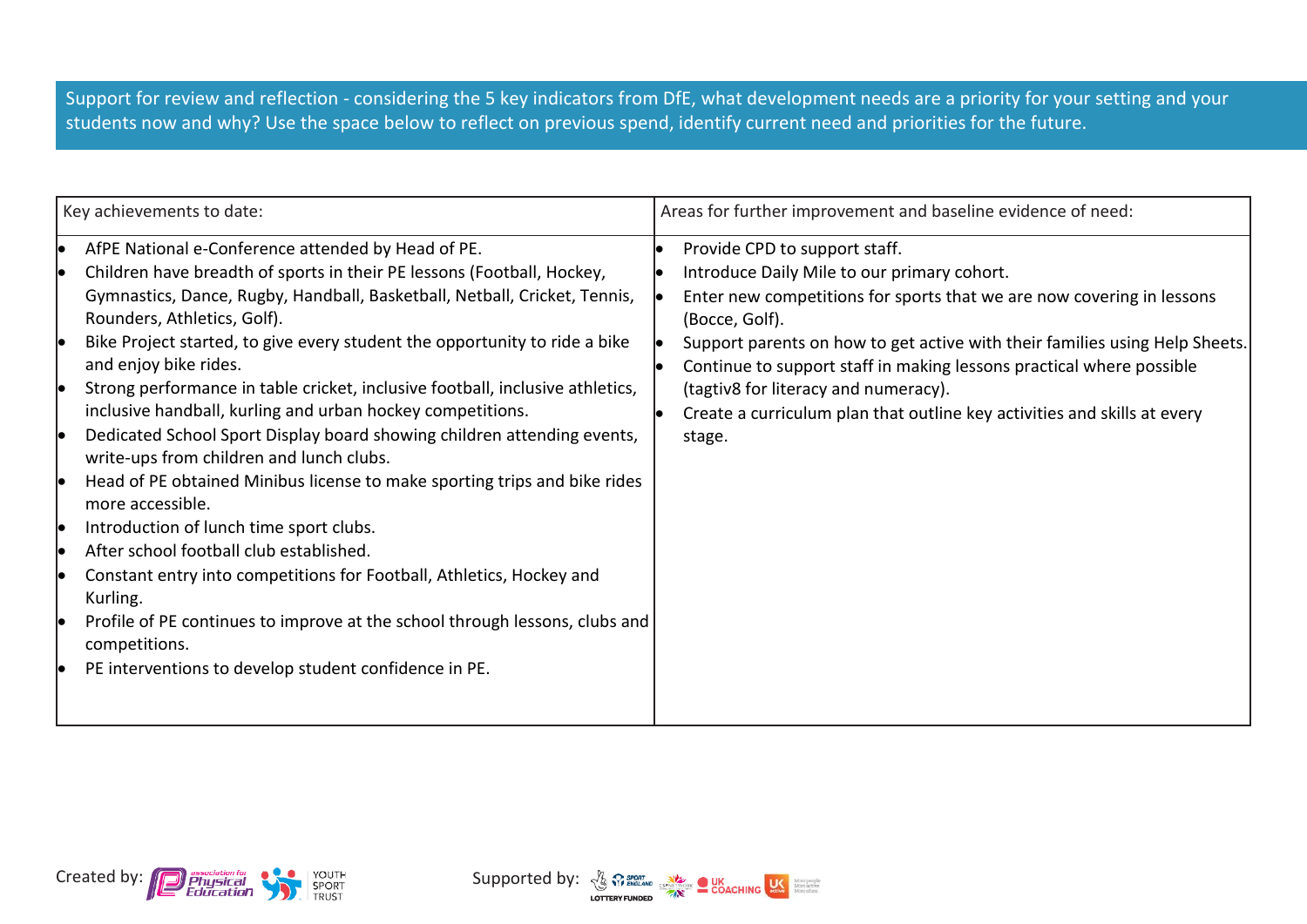| Meeting national curriculum requirements for swimming and water safety                                                                                                                                                      | Please complete all of the below*: |
|-----------------------------------------------------------------------------------------------------------------------------------------------------------------------------------------------------------------------------|------------------------------------|
| What percentage of your current Year 6 cohort swim competently, confidently and proficiently over a distance of at<br>least 25 metres?                                                                                      | 50%                                |
| What percentage of your current Year 6 cohort use a range of strokes effectively [for example, front crawl,<br>backstroke and breaststroke]?                                                                                | 0%                                 |
| What percentage of your current Year 6 cohort perform safe self-rescue in different water-based situations?                                                                                                                 | 0%                                 |
| Schools can choose to use the Primary PE and Sport Premium to provide additional provision for swimming but this<br>must be for activity over and above the national curriculum requirements. Have you used it in this way? | No.                                |

\*Schools may wish to provide this information in April, just before the publication deadline.



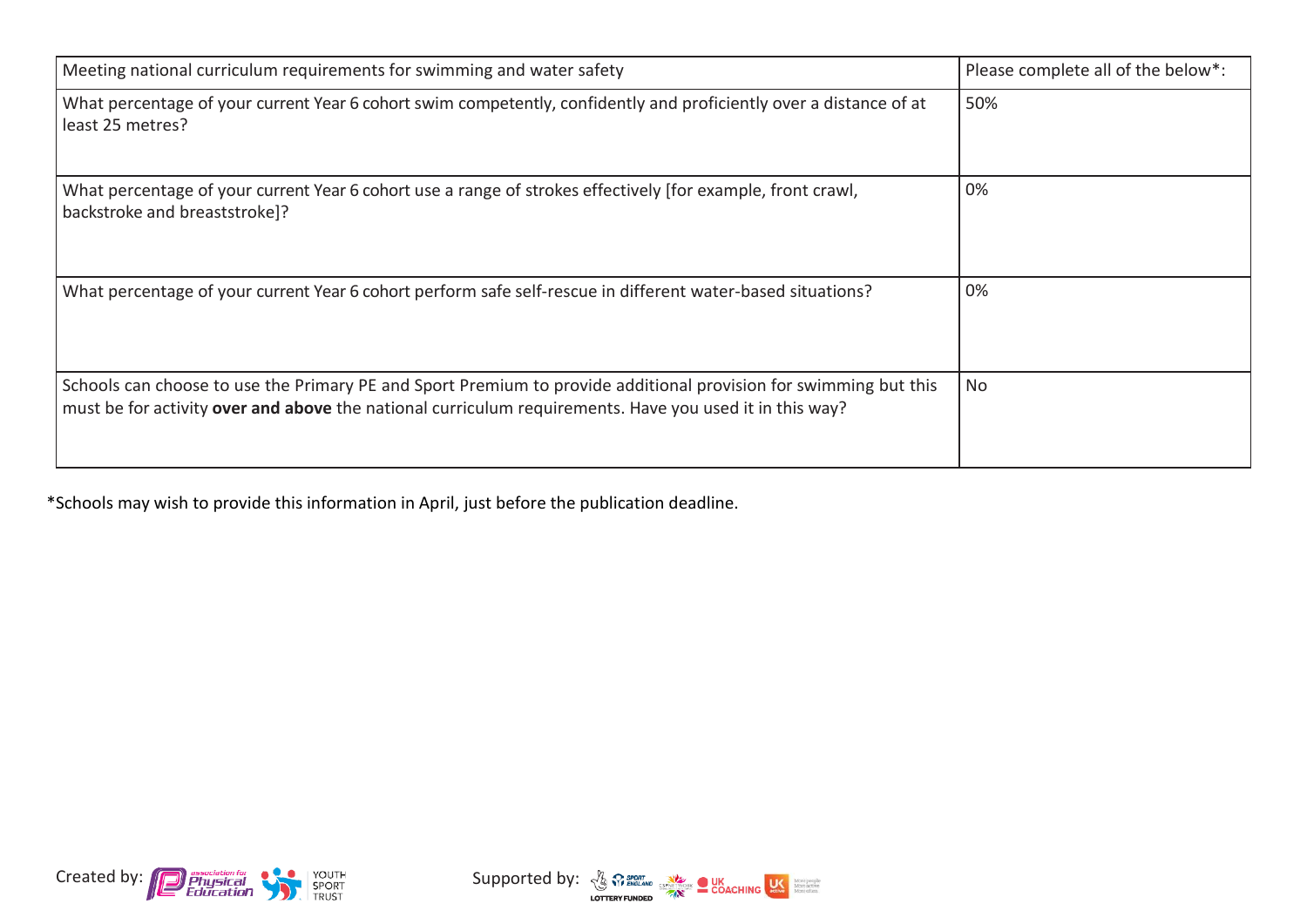Capture your intended annual spend against the 5 key indicators. Clarify the success criteria and evidence of impact that you intend to measure to evaluate for students today and for the future.

| Academic Year: 2020/21                                                                                                                                       | Total fund allocated: £16,250       | Date Updated: June 2021                                                                  |                                                                  |                                 |
|--------------------------------------------------------------------------------------------------------------------------------------------------------------|-------------------------------------|------------------------------------------------------------------------------------------|------------------------------------------------------------------|---------------------------------|
| Key indicator 1: The engagement of all pupils in regular physical activity – Chief Medical Officer guidelines recommend that Percentage of total allocation: |                                     |                                                                                          |                                                                  |                                 |
| primary school children undertake at least 30 minutes of physical activity a day in school                                                                   |                                     |                                                                                          |                                                                  | 0%                              |
| School focus with clarity on                                                                                                                                 | Actions to achieve:                 | Funding                                                                                  | Evidence and impact:                                             | Sustainability and suggested    |
| intended impact on pupils:                                                                                                                                   |                                     | allocated:                                                                               |                                                                  | next steps:                     |
| <b>Break/Lunch Activity</b>                                                                                                                                  | Each class requested equipment      | l£0                                                                                      | Each class now have their own                                    | Class specific equipment to     |
|                                                                                                                                                              | which was taken from the Sports     |                                                                                          | set of equipment. This means                                     | replenished regularly to ensure |
|                                                                                                                                                              | store. This equipment would be age  |                                                                                          | that they are able to engage with that it is of good quality and |                                 |
|                                                                                                                                                              | appropriate for the learners. Each  |                                                                                          | physical activities on a daily                                   | also provides some variety to   |
|                                                                                                                                                              | break and lunch time, students      |                                                                                          | basis.                                                           | the students.                   |
|                                                                                                                                                              | engage with this equipment.         |                                                                                          |                                                                  |                                 |
|                                                                                                                                                              | Teaching Assistants support the     |                                                                                          |                                                                  |                                 |
|                                                                                                                                                              | structured play time.               |                                                                                          |                                                                  |                                 |
|                                                                                                                                                              |                                     |                                                                                          |                                                                  |                                 |
| Key indicator 2: The profile of PE and sport being raised across the school as a tool for whole school improvement                                           |                                     |                                                                                          |                                                                  |                                 |
|                                                                                                                                                              |                                     |                                                                                          |                                                                  | Percentage of total allocation: |
|                                                                                                                                                              |                                     |                                                                                          |                                                                  | 81.8%                           |
| School focus with clarity on                                                                                                                                 | Actions to achieve:                 | Funding                                                                                  | Evidence and impact:                                             | Sustainability and suggested    |
| intended impact on pupils:                                                                                                                                   |                                     | allocated:                                                                               |                                                                  | next steps:                     |
| The Bike Project was introduced to                                                                                                                           | The purchase of 25 bikes,           | £10,700                                                                                  | This project will be sustainable                                 | High quality of equipment       |
| incorporate cycling into the PE                                                                                                                              | accessories and safety equipment.   |                                                                                          | and in 10 years time, it is my                                   | burchased so won't need         |
| curriculum. It will be differentiated                                                                                                                        | The conversion of the existing bike |                                                                                          | hope that the PE teacher at                                      | replacing.                      |
| and will include offsite visits to cycle                                                                                                                     | garage to a bike workshop.          |                                                                                          | Woodlands will continue to teach                                 |                                 |
| tracks.                                                                                                                                                      |                                     |                                                                                          | every student to ride a bike.                                    |                                 |
| Every student in school will have the                                                                                                                        |                                     |                                                                                          | Our young people are riding                                      |                                 |
| opportunity to ride a bike with or                                                                                                                           |                                     | E <sub>0</sub>                                                                           | bikes for the first time and going                               |                                 |
| without stabilisers and work towards                                                                                                                         |                                     |                                                                                          | out on bike rides for the very first                             |                                 |
| enjoying bike rides in our local area.                                                                                                                       |                                     |                                                                                          | time. There has been an                                          |                                 |
| Created by:<br>YOUTH<br><b>Physical</b><br>Education                                                                                                         | Supported by:                       | <b>A SPORT SPORT OF BUILDING COACHING CONSTRUCTION OF BUILDING COACHING CONSTRUCTION</b> | enthusiasm for bike riding since                                 |                                 |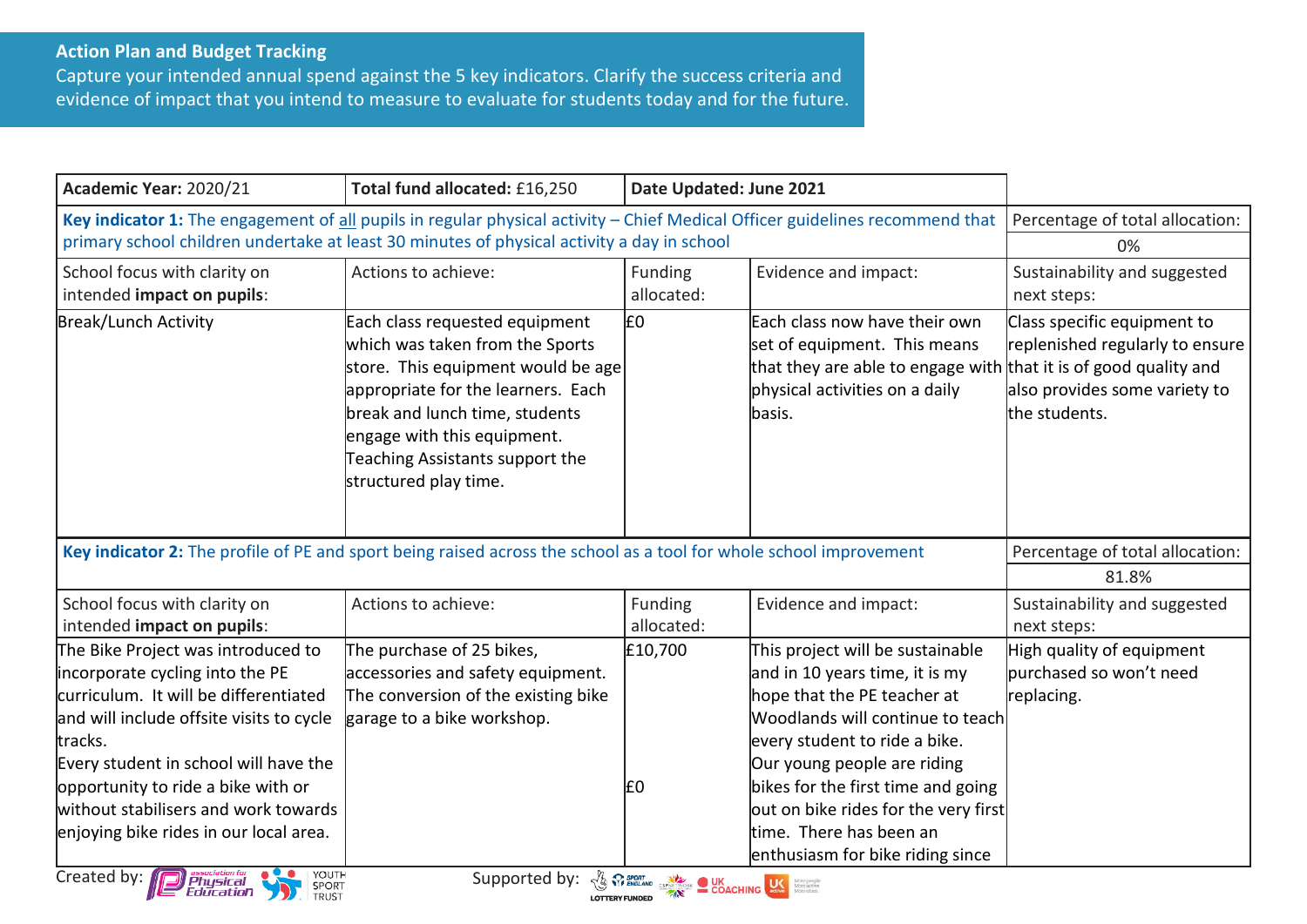|                                      |                                  |     | this project has started.                                                                                                                               |  |
|--------------------------------------|----------------------------------|-----|---------------------------------------------------------------------------------------------------------------------------------------------------------|--|
| Girl's PE group established. To give |                                  |     |                                                                                                                                                         |  |
| girls the opportunity to compete in  | Girl's PE slot on the timetable. | I£0 | $\left  \frac{\text{G}}{\text{G}} \right $ SPE has been fantastic. All $\left  \frac{\text{E} \text{S}}{\text{E}} \right $ Ensure that the girl's group |  |
| <b>PE</b> with each other            |                                  |     | girls engage fully with the lesson continues and girls PE and sport                                                                                     |  |
|                                      |                                  |     | and have stated that they feel as is celebrated.                                                                                                        |  |
|                                      |                                  |     | though they can compete with                                                                                                                            |  |
|                                      |                                  |     | leach other. It has also had a                                                                                                                          |  |
|                                      |                                  |     | positive impact on Girls                                                                                                                                |  |
|                                      |                                  |     | performance in mixed PE, with                                                                                                                           |  |
|                                      |                                  |     | girls making good progress. Girls                                                                                                                       |  |
|                                      |                                  |     | now have the confidence to                                                                                                                              |  |
|                                      |                                  |     | compete with other schools.                                                                                                                             |  |



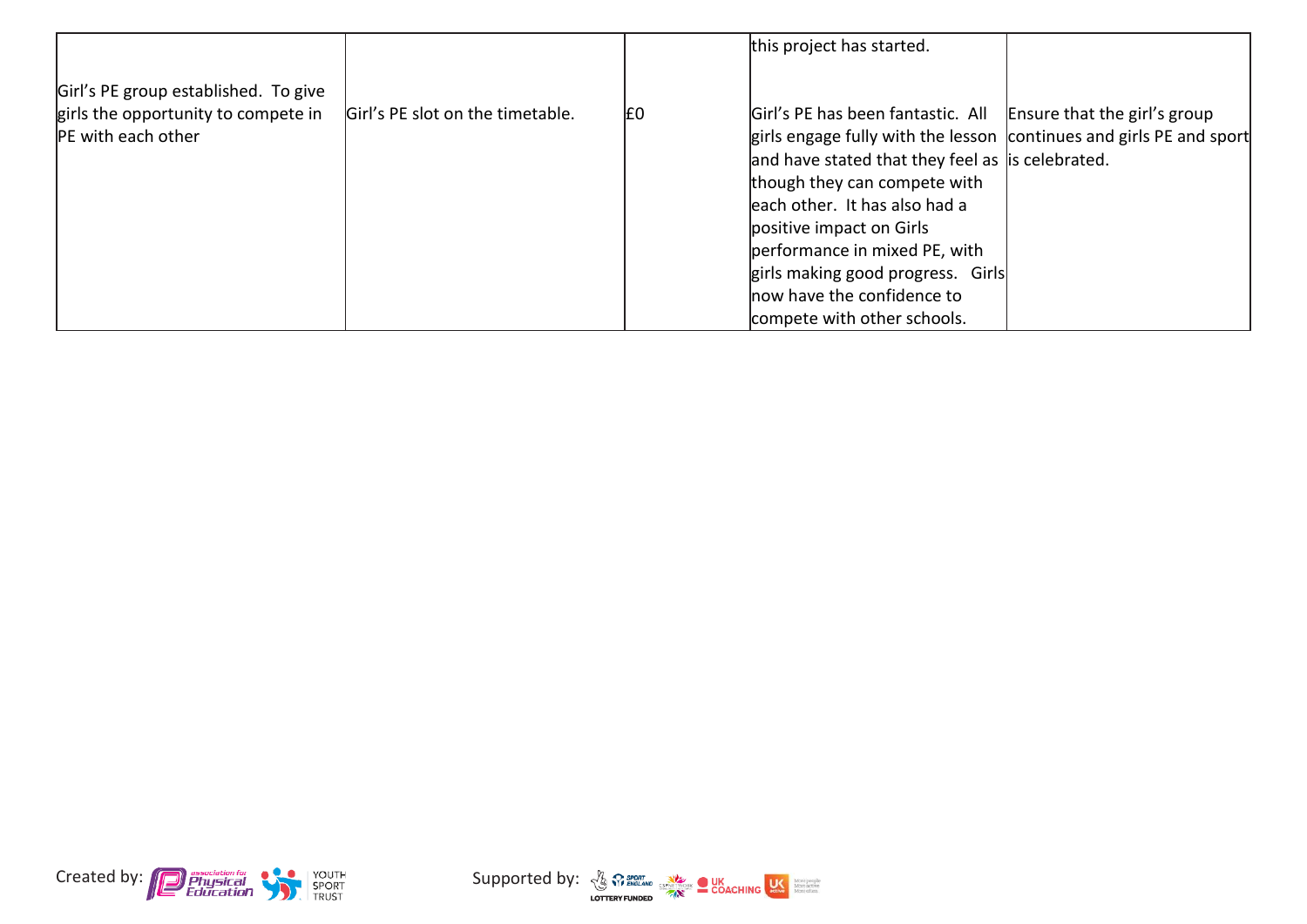| Key indicator 3: Increased confidence, knowledge and skills of all staff in teaching PE and sport        |                                                                                  |                       |                                                                                                                                                                                      | Percentage of total allocation:                                                                              |
|----------------------------------------------------------------------------------------------------------|----------------------------------------------------------------------------------|-----------------------|--------------------------------------------------------------------------------------------------------------------------------------------------------------------------------------|--------------------------------------------------------------------------------------------------------------|
|                                                                                                          |                                                                                  |                       |                                                                                                                                                                                      | 2.4%                                                                                                         |
| School focus with clarity on intended Actions to achieve:<br>impact on pupils:                           |                                                                                  | Funding<br>allocated: | Evidence and impact:                                                                                                                                                                 | Sustainability and suggested<br>next steps:                                                                  |
| PE iPad obtained to deliver higher<br>quality of PE.                                                     | Install coaching analysis app to<br>record sporting footage.                     | £0                    | Higher quality PE lessons using<br>Assessment for Learning. Children alternative applications. Use<br>to make more progress in lessons<br>using feedback given via the iPad.         | Continue to look for<br>research to guide planning<br>when using ICT within PE.                              |
| Trust PE meeting.                                                                                        | <b>PE teachers from across the trust</b><br>to meet and share best practice.     | ١£٥                   | Sharing best practice and<br>reporting back on CPD staff have<br>lattended.                                                                                                          | Continuous development of<br>pedagogical knowledge for all<br>PE staff across the Trust.                     |
| Key indicator 4: Broader experience of a range of sports and activities offered to all pupils            |                                                                                  |                       |                                                                                                                                                                                      | Percentage of total allocation:                                                                              |
|                                                                                                          |                                                                                  |                       |                                                                                                                                                                                      | 15.6%                                                                                                        |
| School focus with clarity on intended Actions to achieve:<br>impact on pupils:                           |                                                                                  | Funding<br>allocated: | Evidence and impact:                                                                                                                                                                 | Sustainability and suggested<br>next steps:                                                                  |
| Significant needs group to receive<br>alternative PE lessons to meet the<br>needs of the current cohort. | Set up and run regular visits to<br>large soft play area with sensory<br>lareas. | £270                  | Students taken to large soft play<br>area where they were tasked with<br>a variety of challenges. Students<br>completed these using various<br>climbing, evasive and fitness skills. | Quality of PE raised for the<br>significant needs group.<br>Challenges set that can<br>replicated in school. |
| Key indicator 5: Increased participation in competitive sport                                            |                                                                                  |                       |                                                                                                                                                                                      | Percentage of total allocation:                                                                              |
|                                                                                                          |                                                                                  |                       |                                                                                                                                                                                      | 0%                                                                                                           |
| School focus with clarity on intended Actions to achieve:<br>impact on pupils:                           |                                                                                  | Funding<br>allocated: | Evidence and impact:                                                                                                                                                                 | Sustainability and suggested<br>next steps:                                                                  |